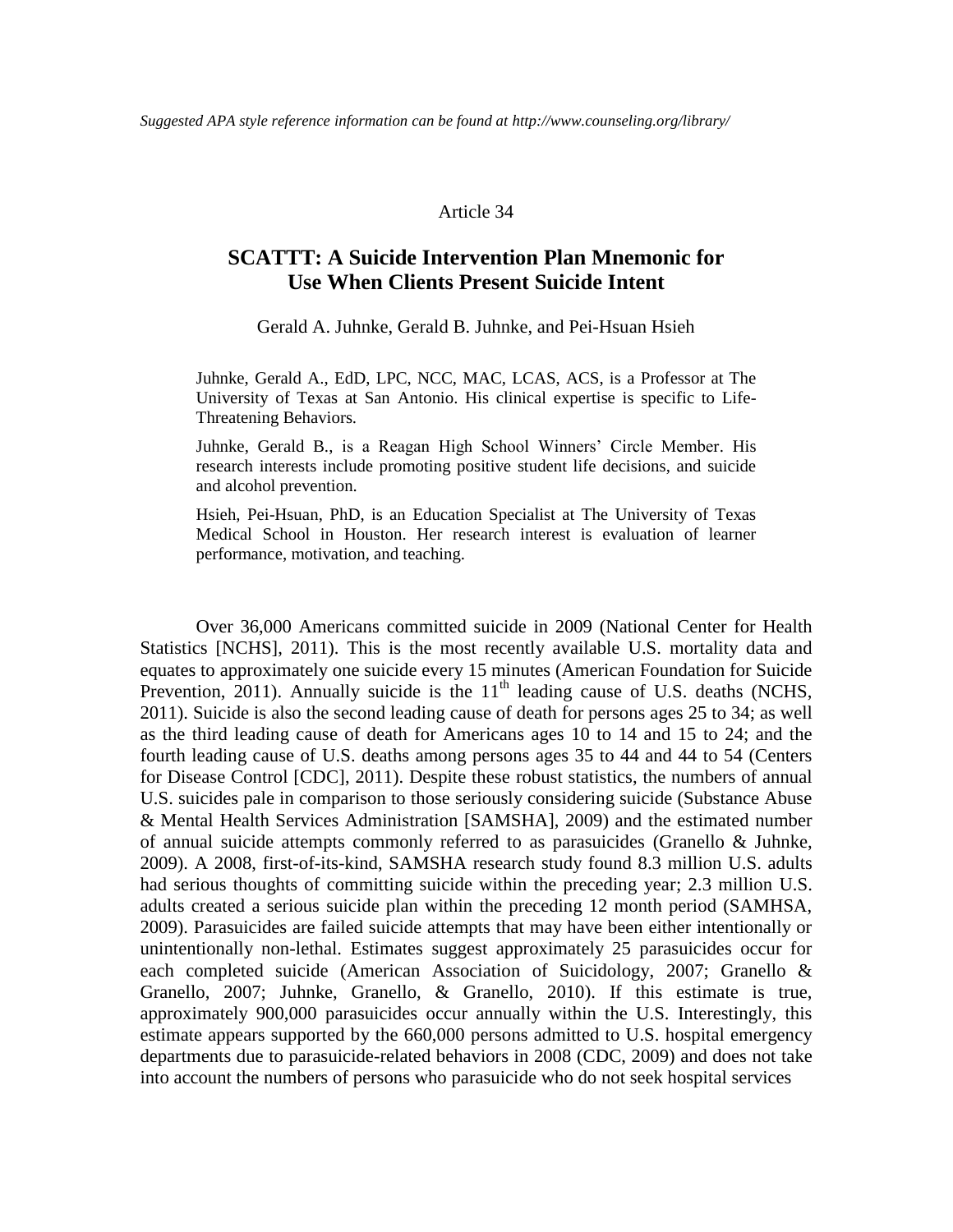through emergency departments. Given the frequency of suicides and parasuicides, counselors should know how to respond to clients presenting with suicide intent.

### **Suicide Risk Assessment**

Suicide assessment interviews and instruments such as IS PATH WARM (American Association of Suicidology, 2006; Juhnke, Granello, & Lebron-Striker, 2007), the SAD PERSONS Scale (Patterson, Dohn, Bird, & Patterson, 1983), the Adapted-SAD PERSONS Scale (Juhnke, 1996), and the Suicide Probability Scale (Cull & Gill, 2000; Valadez et al., 2009) have varying degrees of clinical utility and should be used whenever conducting suicide risk assessments. The use of these assessment methods can promote counselors' knowledge related to their clients': (a) immediate degree of suicide ideation and intent to harm self, (b) suicide and suicidal ideation histories including the frequency, duration, and intensity of suicidal thoughts, (c) intended suicide methods (e.g., gunshot, overdosing, etc.), and (d) life-circumstances actively contributing to suicide intent. If the information gathered during suicide assessments is effectively interpreted and used, counselors can increase the probability of reducing client immediate suicide risk, enhance client safety, and potentially insulate counselors' from malpractice liability. Regretfully, information gathered during suicide assessments is not always effectively used nor integrated into logical suicide treatment plans.

Suicide assessment methods augment the individual counselor's clinical perceptions. However, they merely report the presence of potential suicide risk factors or the assessed client's similarities to populations that have been hospitalized due to perceived suicide risk or serious parasuicides. Therefore, the final determination of how to intervene with clients is the counselor's responsibility.

The first author has found that many of his less experienced clinical supervisees do not fully comprehend how to utilize information gathered during suicide assessments to make effective intervention decisions. Thus, the looming question for many counselors is, "How do I respond to clients after I complete my suicide assessments and believe they present suicide intent?" Below the authors describe a basic suicide intervention plan used by the first author with his clients and reported helpful by his supervisees. The authors hope readers will familiarize themselves with the plan and adapt it as necessary to the individual settings where they work and the specific needs of their individual clients.

#### **SCATTT: A Basic Suicide Intervention Plan**

In an effort to address the first author's clinical supervisees' voiced concerns of not understanding how to respond to clients perceived as presenting suicide intent, the first and second authors developed an easily memorized mnemonic, "SCATTT." The mnemonic is a memory aid designed to help supervisees remember the specific steps necessary when intervening with clients who have suicide intent. Each letter of the mnemonic corresponds with a specific and required suicide intervention phase (i.e., **S**tay, **C**onsult, **A**pprise, **T**erminate, **T**runcate, and **T**ransport). SCATTT reminds entry-level counselors of six important suicide intervention plan phases that must occur when it is determined via the previously completed suicide assessments that clients warrant psychiatric hospitalization or another type of least restrictive, monitored, and safe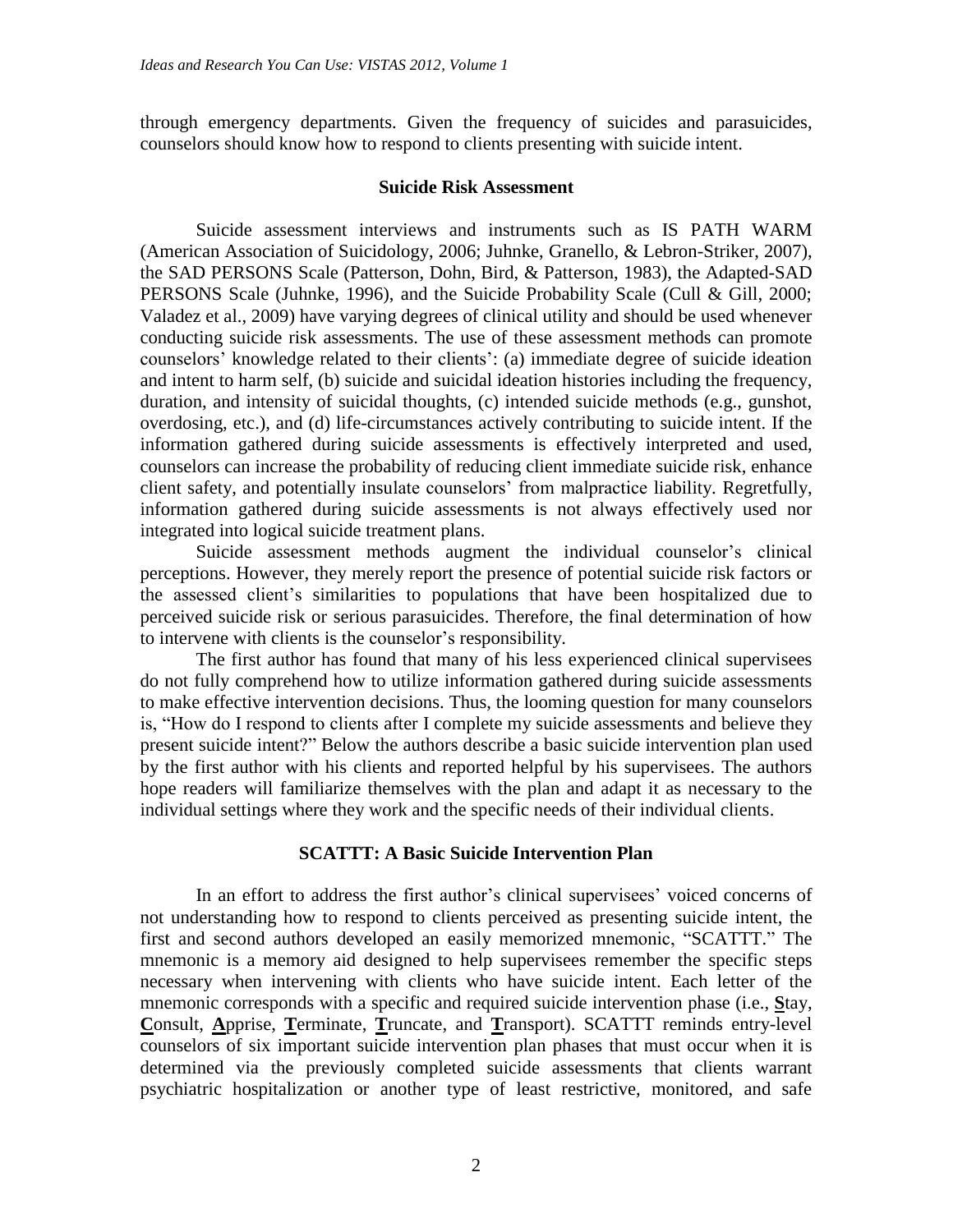environment. Supervisees are strongly encouraged to utilize additional intervention pieces depending upon the client's specific needs. The mnemonic and each of the six intervention phases are presented below.

# **Phase One: Stay with the Client**

Whenever a client presents suicide intent, the client should never be left alone. Thus, the counselor or another mental health professional must *stay* with the client until hospitalization or an alternative safety monitoring option that corresponds with the client's degree of danger can be arranged.

# **Phase Two: Consult**

After stabilizing the immediate situation and insuring the client's present safety, the counselor should ask another mental health professional or appropriate designee (e.g., police officer, family member) to monitor the client while the counselor *consults* her clinical supervisor. Specifically, the counselor should contact her clinical supervisor and report her suicide assessment findings, the client's immediate degree of suicide risk, and describe how the client is being monitored. Jointly, the counselor and supervisor should develop a hospital intervention or least restrictive monitoring plan that insures the client's safety and corresponds to the client's noted degree of suicide risk. As the counselor returns to the client, and depending upon the jointly agreed upon suicide intervention plan, the supervisor or supervisor designee should begin contacting area psychiatric hospitals or other clinically appropriate options (e.g., respite care, partial hospitalization programs, psychiatric day center, etc.) to determine potential availability. Concomitantly, should it be anticipated that transportation for an involuntary hospitalization be required, the supervisor or supervisor designee should begin to secure such transportation.

If the counselor does not have a clinical supervisor, the counselor should implement the "four out of five rule." Here, the counselor consults five professional mental health peers. The professional mental health peers must have equal or greater mental health educational backgrounds (e.g., master's degrees, educational specialist degrees, or doctorates), clinical experience, and treatment licenses (e.g., Licensed Professional Clinical Counselor, Licensed Professional Counselor, etc.). Specifically, the counselor will describe the case, the findings from the suicide assessment, and present her proposed clinical recommendations for hospitalization or another least restrictive and safe monitoring option to her professional peers. The counselor will then solicit input from these professional peers in an effort to create the safest clinical intervention and to insure that the proposed clinical intervention is not overlooking important intervention factors. Should four out of the five professional peers perceive the intervention as clinically appropriate, the counselor should be able to implement the clinical intervention.

# **Phase Three: Apprise**

The SCATTT further requires counselors to *apprise* clients of the suicide assessment findings and the counselor's treatment recommendations. A good way to start this phase is by praising clients for recognizing their suicide concerns and for entering counseling. Once counselors praise their clients, counselors then suggest the existence of hope and possibility for positive change. Next counselors apprise clients of the suicide assessment findings and treatment recommendations. Finally, if needed, counselors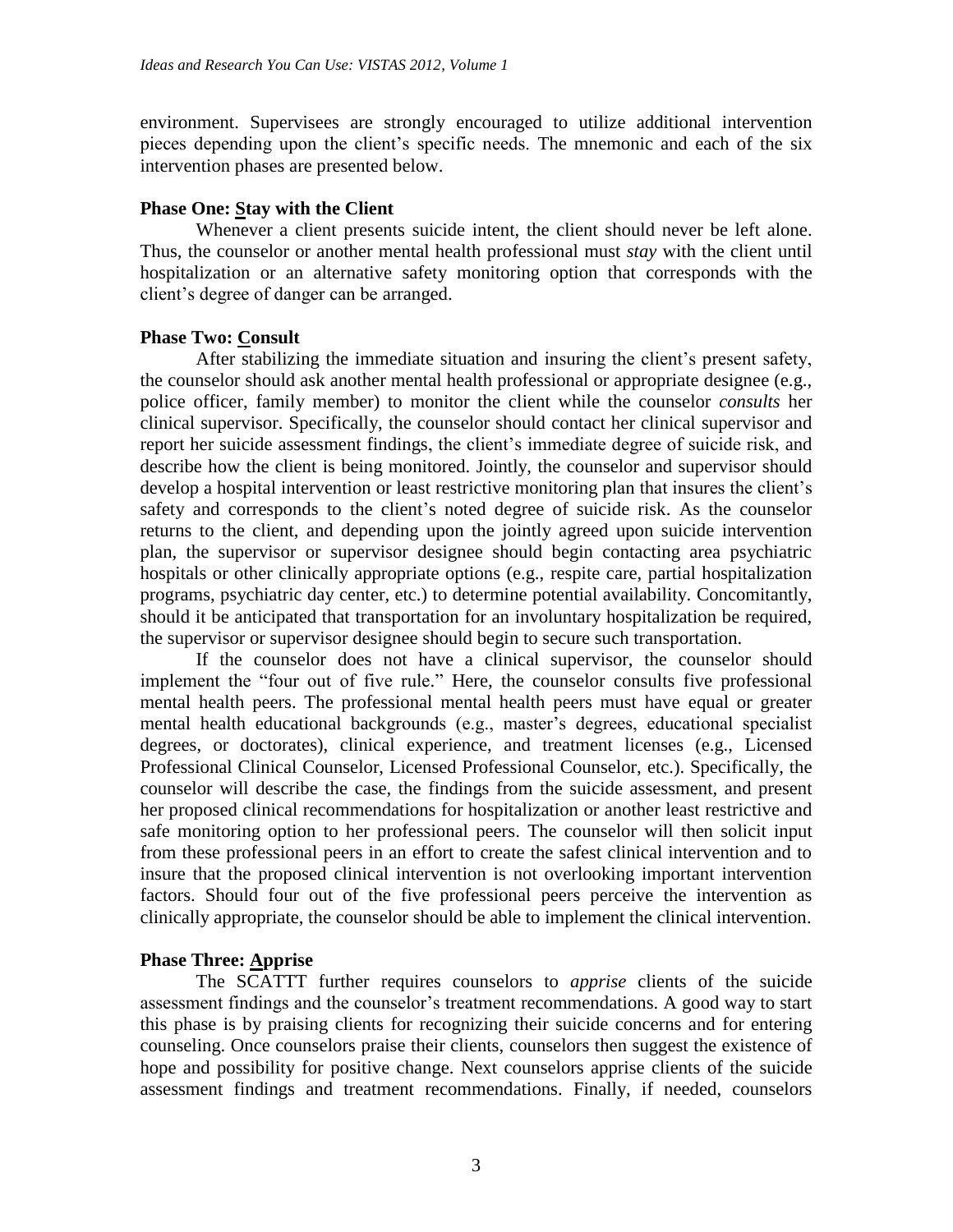describe differences between voluntary and involuntary psychiatric hospitalizations and potential benefits to voluntary hospitalization. Thus, the session might go something like this,

Counselor: Charlie, first, I want to commend you for initiating counseling. Believe it or not many people at one time or another feel like committing suicide. Yet, they fail to enter counseling to improve their lives. You on the other hand demonstrated great courage today by initiating the counseling process and seeking help. I have counseled many people who originally felt suicidal but have since learned how to take control of their lives and live a more satisfying life. Client: Thanks, but I just do not think I have the courage to continue living. Counselor: You know what? I believe you. During our suicide assessment earlier today, you indicated that didn't want to live. You said you just wanted to go home and shoot yourself with your gun. Is that right? Client: Yes, life is rough. I do not think I can keep going. Counselor: Based on what you have told me, Charlie, I believe you are at risk for suicide. I also believe you want help; otherwise, you would not have come here today. Charlie, let us get you into a safe environment where you can

get the help you want. A number of my clients have voluntarily admitted themselves into St. Andrews Hospital and found the experience to be helpful. Let's get you there until things improve.

If Charlie indicates that he will voluntarily admit himself into St. Andrews hospital, we will move to the Transport Phase. However, should Charlie refuse to voluntarily enter the hospital, the counselor should explain potential differences and benefits between voluntary and involuntary hospitalization. Depending upon specific state and relevant laws, clients who voluntarily admit themselves to psychiatric hospitals can often be released if the hospital staff does not perceive the clients as an immediate danger. However, if clients are involuntarily hospitalized, some states require clients to remain for a minimum 72 hour monitoring period. Thus, clients will sometimes prefer to self-admit as a voluntary client with the hope that they will be quickly released vis-à-vis be admitted as an involuntary client and required to stay for a longer time.

Therefore, should Charlie refuse voluntarily hospitalization and the counselor believe hospitalization is warranted, the counselor should explain what she is required to do next. Here, the counselor might say something like,

Charlie based upon what you've said to me, it is my professional belief that you need to enter into a hospital for your own safety. Because you will not voluntarily admit yourself into the hospital, I am required by law to petition the court for your safety.

Thus, the counselor has explained what her state laws require. Should the client continue to refuse hospitalization, the counselor should immediately move to Phase Four in an attempt to keep the client safe and immediately seek court involuntary hospitalization. Depending upon the state where the counselor practices, and how the mental health system interfaces with the judicial system, it is likely that the counselor will need to proceed to the county district attorney's office to petition the courts to evaluate Charlie for involuntary hospitalization.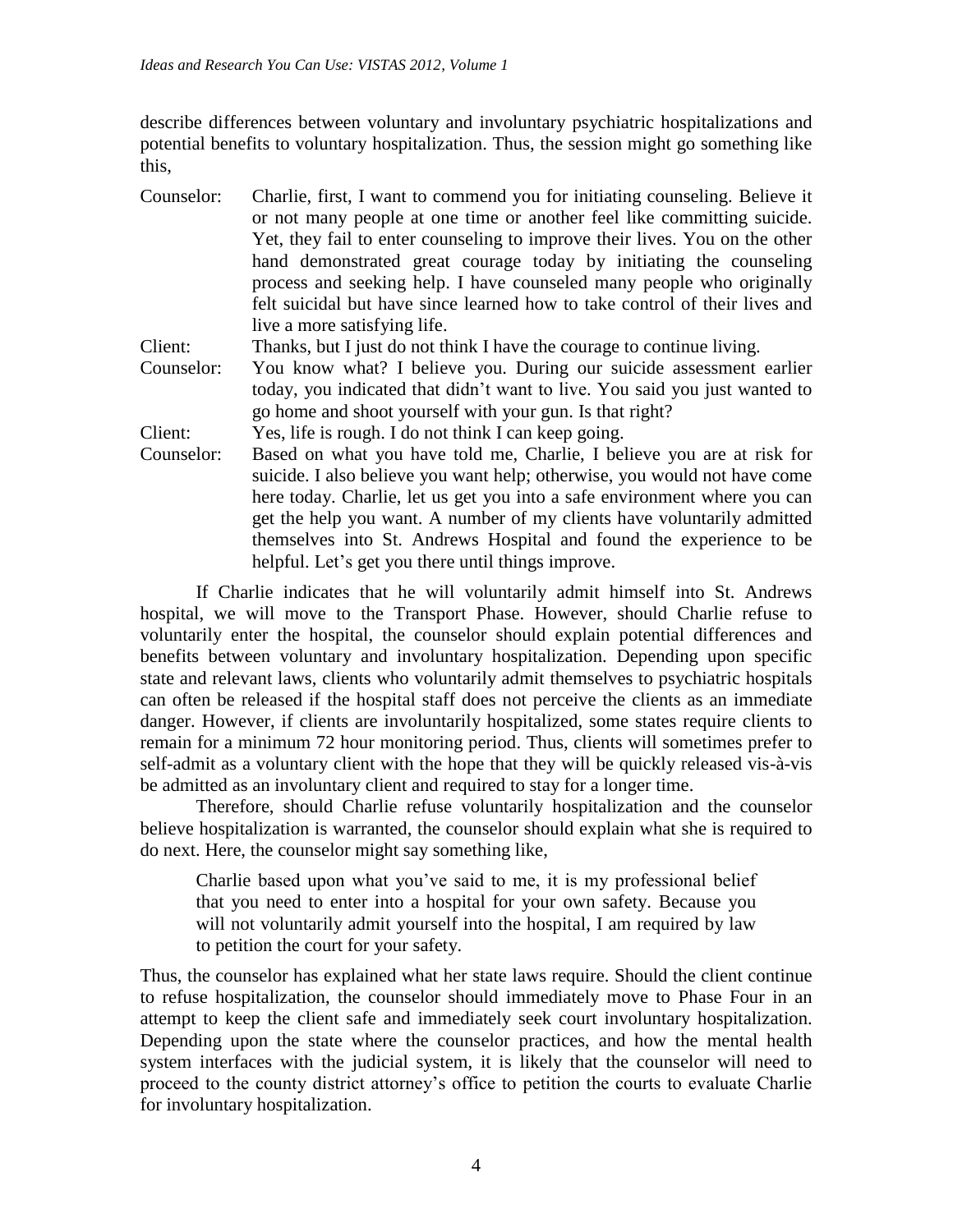If the suicidal client is under the age of majority and depending upon the specific laws of the state where the counselor practices, the counselor will need to apprise the client's parents or legal guardians of the child's suicide risk and hospital recommendation. In general, the first author has found most parents to be supportive of professional recommendations for hospitalization when their children present with significant suicide risk. However, should parents refuse to allow the child to continue treatment or refuse to hospitalize a child that clearly warrants hospitalization, Child Protective Services should be contacted. Because laws vary from state to state, legal counsel should be sought to insure the counselor practices in a manner congruent to state laws and guidelines.

## **Phases Four and Five: Terminate and Truncate the Threat**

Understanding how the client plans to commit suicide is a critical component of the suicide assessment. The suicide assessment methods identified earlier in this chapter (e.g., The Adapted-SAD PERSONS Scale) should have provided such information. Phase Four of the SCATTT requires counselors to utilize this previously gathered information to *terminate* client access to the planned suicide instrument. For example, had the client intended to suicide by utilizing a gun, Phase Four of the SCATT would require the counselor to terminate the client's gun access. This can be done in a number of ways. For example, the counselor might state something like,

- Counselor: Glenda, you reported that you were going to kill yourself with a .22 caliber gun. Do you have any other guns in your home or access to other guns?
- Client: No, the only gun I have is my .22. I keep it next to my bed and plan on using it to shoot myself.
- Counselor: Glenda, especially given that you are struggling between having thoughts of killing yourself and staying alive, do you have a trusted family member that you would be willing to give the gun and all your bullets until we complete treatment and agree it is once again safe to have your gun at home?

As you can see, the counselor first asks if the client has access to other guns. Once it is determined that Glenda has only one gun, the counselor asks the client to surrender the gun and bullets to a trusted family member. If more than one gun was identified, all guns would need to be surrendered. Once releases of confidential information are signed, the counselor, Glenda, the trusted family member, and a local law enforcement officer would then meet and establish the rules of how the weapon will be exchanged, locked, and secured until a time when Glenda's suicide intent is absent.

Some clients have plans that include suicide instruments where access cannot be terminated. For example, should a client's plan include overdosing on his antidepressant medications, Phase Five of the SCATTT encourages counselors to *truncate* access to the antidepressants and other drugs. Here, the counselor should secure a release of confidential information, contact the physician prescribing the antidepressant and inform the physician of the client's suicide plan. The counselor should request that the physician also monitor the client's safety and have the antidepressant medications dispensed in smaller quantities. Thus, instead of the client having access to a two-month antidepressant supply, the medication would be dispensed in weekly quantities.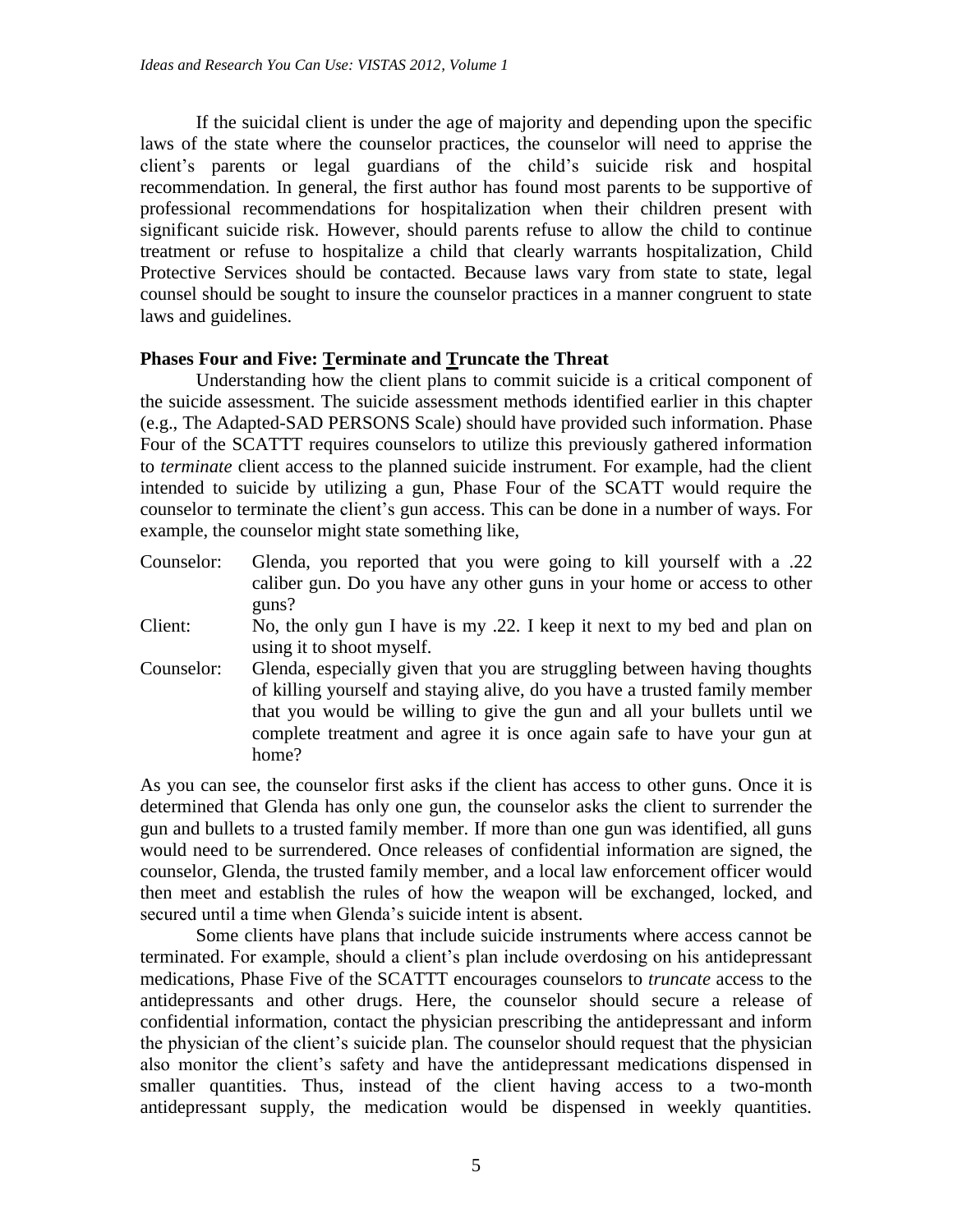Concomitantly, the counselor should require that the client give all current medications to a trusted family member who could then secure and dispense the medications daily. Again, releases of confidential information will need to be signed by the client. The counselor would then meet with the client and the family member dispensing the medications to establish how the medications will be dispensed.

## **Phase Six: Transport**

This final Phase of the SCATTT is the Transport Phase. Here, counselors must insure that the client has safe and monitored *transport* to the hospital. Depending upon the client's emotional presentation, willingness to enter the hospital, and the agency's or school's transportation rules, the first author has found it best to have trusted client family members transport the client to the hospital. However, family transport should only be utilized when the client is willingly admitting herself into the hospital and poses no foreseeable risk to those transporting. Additionally, for liability reasons and to help insure everyone's safety a minimum of two, physically able, adult family members should make the transport. Depending upon the situation and immediate needs of the client, the first author has also found local police and emergency services workers helpful in transporting clients.

### **Conclusion**

This VISTAS' manuscript provides a succinct overview of suicide frequency, commonly used suicide assessment interviews and instruments, and describes the SCATTT, a six-step, suicide intervention mnemonic. The first author and his clinical supervisees have utilized the SCATTT with clients in multiple settings including private practices, mental health and substance abuse treatment agencies, and schools. Supervisees have reported the SCATTT as an easily memorized, broad-spectrum intervention plan that has been helpful when interviewing clients who present suicide intent.

#### **References**

- American Association of Suicidology. (2006). *Know the warning signs*. Retrieved from http://www.suicidology.org/web/guest/stats-and-tools/warning-signs
- American Association of Suicidology. (2007). *Suicide in the U.S.A. based on current (2007) Statistics*. Retrieved from http://www.suicidology.org/c/document\_library/ get\_file?folderId=232&name=DLFE-244.pdf
- American Foundation for Suicide Prevention. (2011). *Facts and figures.* Retrieved from http://www.afsp.org/index.cfm?page\_id=04ea1254-bd31-1fa3-c549d77e6ca6aa37
- Centers for Disease Control. (2009). *National hospital ambulatory medical care survey: 2008 Emergency department summary tables.* Retrieved from http://www.cdc.gov/nchs/ahcd/about\_ahcd.htm
- Centers for Disease Control. (2011). *10 leading causes of death, United States*. Retrieved from http://webappa.cdc.gov/cgi-bin/broker.exe
- Cull, J. G., & Gill, W. S. (2000). *Suicide Probability Scale (SPS) manual*. Western Psychological Services: Los Angeles, CA.